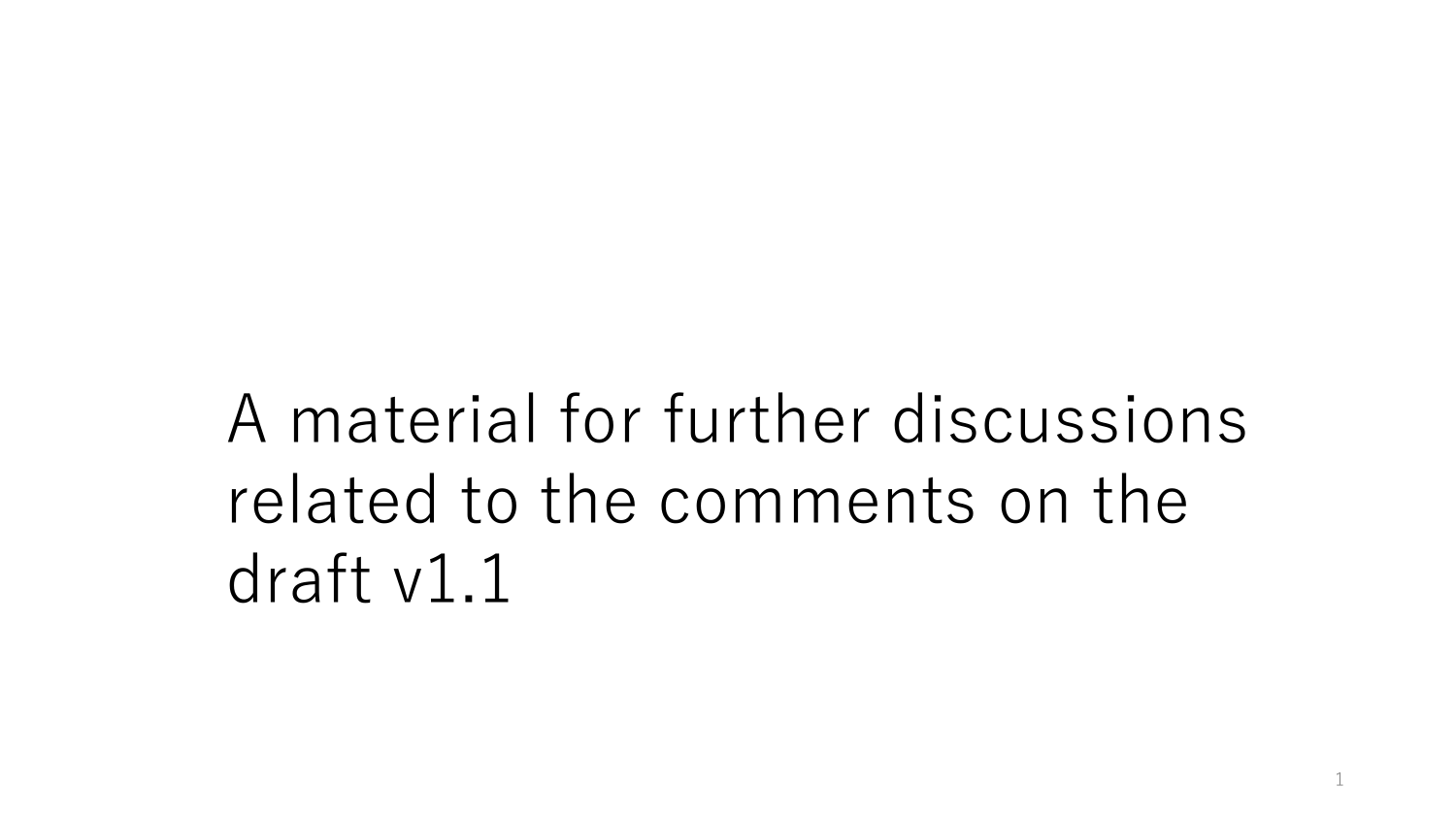# Content List

- List of number of remaining events after all of cuts applied (p3-5)
	- -- current slide includes numbers from the "cut-based" analysis

From the comments on the draft v1.1

- Topic of B-tagging for veto the H- $>$ bb background (p6-7)
- ・ Topic of signal contamination (p8-9)
- plots of BDT score distribution (p10-11)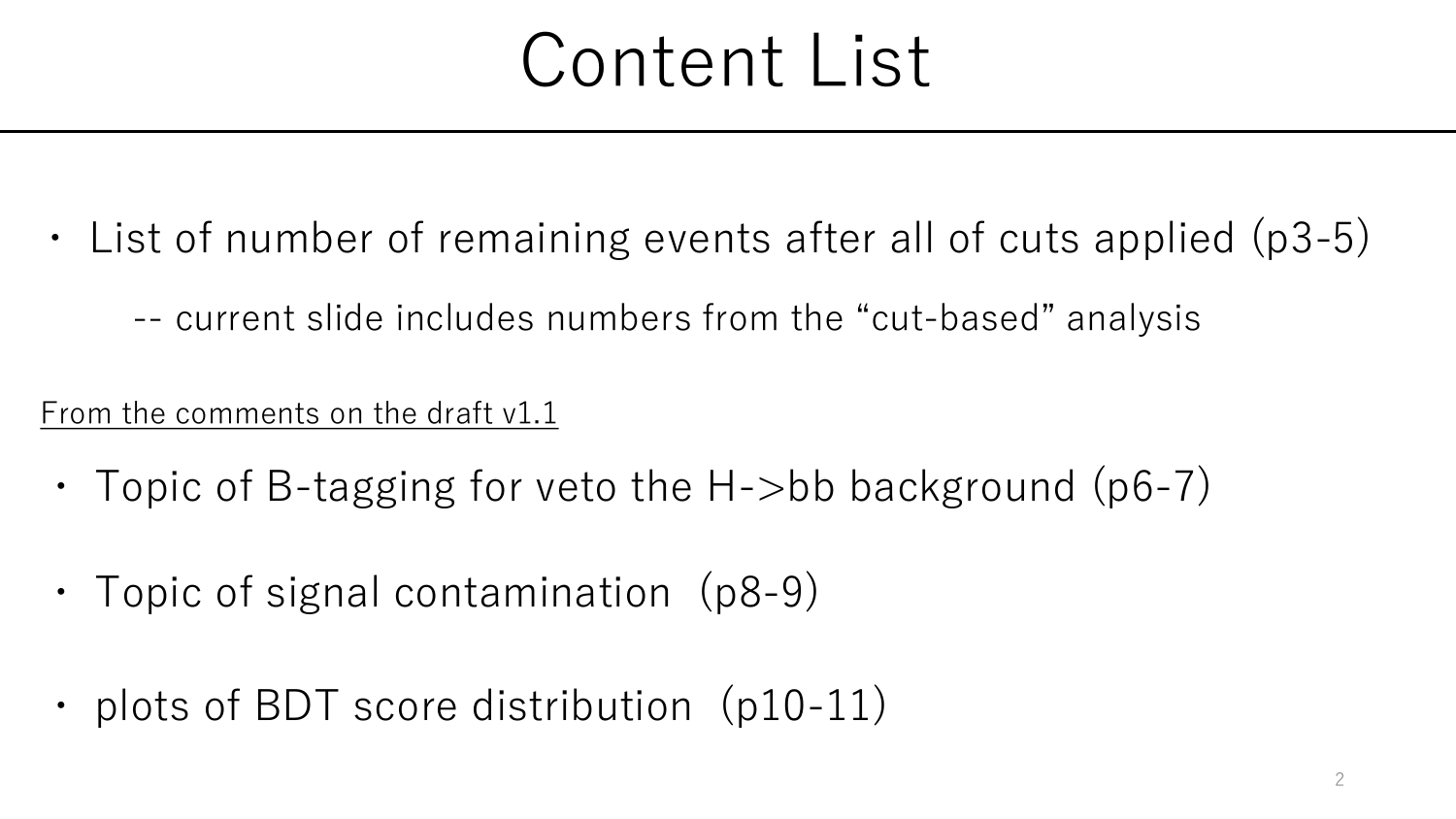Number of survived event (1/3)

 $\Phi$   $\mathsf{Z}(\rightarrow \mu\mu)$ H( $\mathsf{Z}\rightarrow \nu\nu$ ,  $\mathsf{Z}^* \rightarrow \mathsf{qq}$ )

| Category      | channel                                  | $N_{event}$ |                     |
|---------------|------------------------------------------|-------------|---------------------|
| Signal        |                                          |             |                     |
|               | $\mu\mu$ H $\nu\nu$ qq                   | 50          |                     |
| ZΗ            |                                          |             |                     |
| HZZ.          |                                          |             |                     |
|               | nnh_zz                                   | 10          |                     |
| Others        |                                          |             |                     |
|               | $e2e2h$ ww                               | 22          |                     |
|               | $e2e2h$ <sub><math>-</math></sub> $e3e3$ | 2           |                     |
| total         |                                          | 36          |                     |
| 4-Fermion Bg. |                                          |             | There exists        |
|               | zz_l0taumu                               | 2           | more channels       |
| total         |                                          | 4           | but omitted<br>here |
| 2-Fermion Bg. |                                          |             |                     |

 $\mathcal{L}(\rightarrow$ **vv**) $H(Z \rightarrow \mu\mu, Z^* \rightarrow qq)$ 

| Category      | channel                   | Nevent |
|---------------|---------------------------|--------|
| Signal        |                           |        |
|               | $\nu\nu$ H $\mu$ $\mu$ qq | 73     |
| ZΗ            |                           |        |
| HZ Z          |                           |        |
|               | e2e2h zz                  | 9      |
| Others        |                           |        |
|               | e2e2h_ww                  | 4      |
|               | e3e3h_ww                  | 2      |
| total         |                           | 17     |
| 4-Fermion Bg. |                           |        |
|               | ww_sl0muq                 | 3      |
|               | .                         |        |
| total         |                           | 9      |
| 2-Fermion Bg. |                           |        |

### All the numbers are from the cut-based analysis. Discrepancy of a few events in above list between the total number of events and summation of all channels in a category, is due to rounding numbers as well as omitting contributions which have less than one event. ( Actual calculation is properly done in our analysis) 3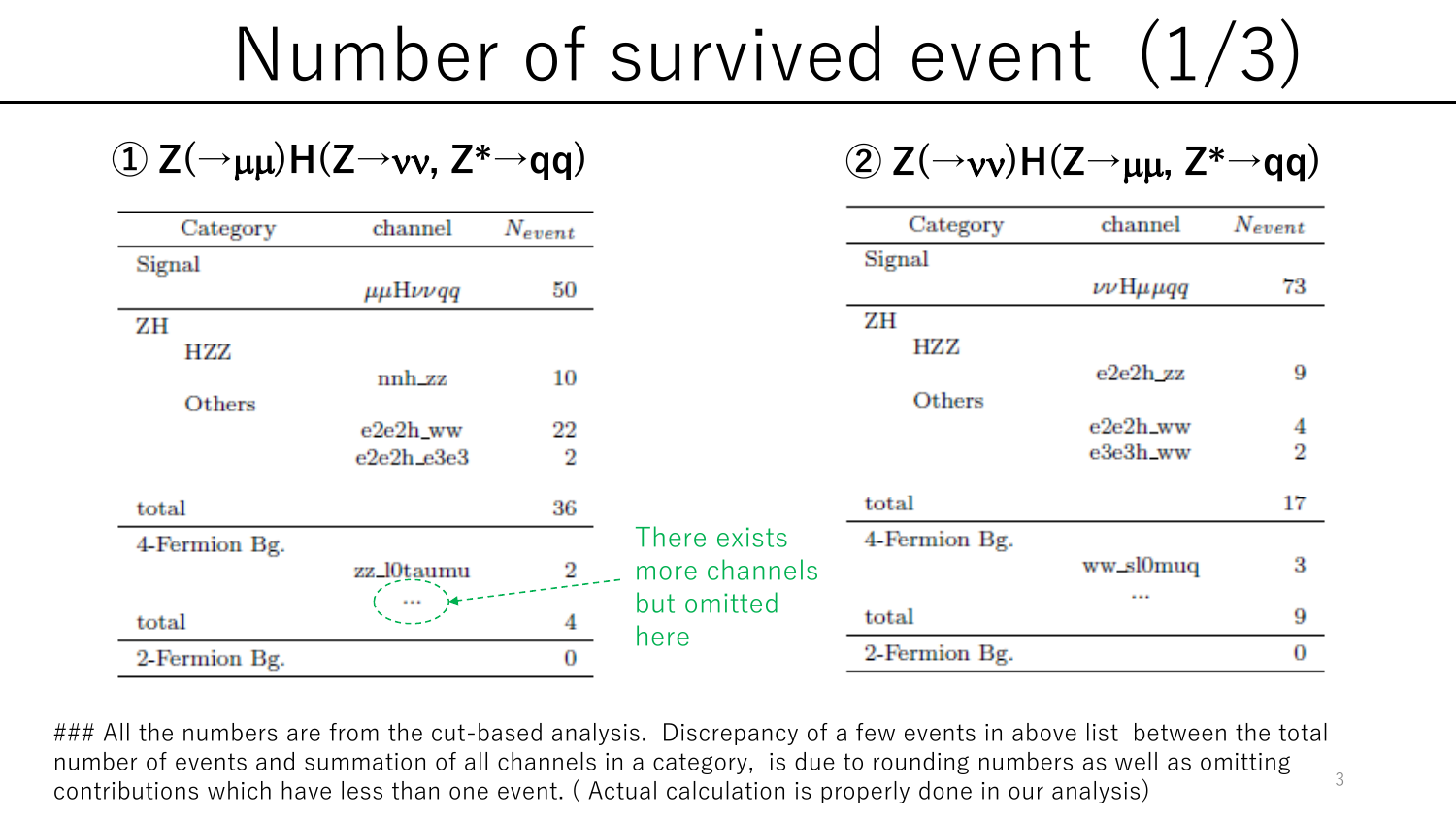## Number of survived event (2/3)

| Category      | channel               | $N_{event}$ |
|---------------|-----------------------|-------------|
| Signal        |                       |             |
|               | $\nu\nu$ Hqq $\mu\mu$ | 52          |
| ZΗ            |                       |             |
| HZZ           |                       |             |
|               | qqh_zz                | 18          |
| Others        |                       |             |
|               | qqh e3e3              | 50          |
|               | qqh_ww                | 55          |
|               | e3e3h_ww              | 11          |
|               | e2e2h_bb              | 8           |
|               | $e2e2h_ww$            | 7           |
|               |                       |             |
| total         |                       | 159         |
| 4-Fermion Bg. |                       |             |
|               | zz_sl0tau_up          | 9           |
|               | zz_sl0tau_down        | 25          |
|               | sze_l0mu              | 6           |
|               | a a a                 |             |
| total         |                       | 52          |
| 2-Fermion Bg  |                       | 0           |

**a**  $Z(\rightarrow v\mathbf{v})H(Z\rightarrow qq, Z^*\rightarrow \mu\mu)$  **a**  $Z(\rightarrow qq)H(Z\rightarrow vv, Z^*\rightarrow \mu\mu)$ 

| Category      | channel           | Nevent |
|---------------|-------------------|--------|
| Signal        |                   |        |
|               | $qqH\nu\nu\mu\mu$ | 42     |
| ZΗ            |                   |        |
| HZZ           |                   |        |
|               | nnh zz            | 18     |
| Others        |                   |        |
|               | $qqh_e3e3$        | 182    |
|               | qqh_ww            | 87     |
|               | e2e2h_bb          | 12     |
|               | e3e3h_ww          | 10     |
|               | e3e3h_bb          | 8      |
|               |                   |        |
| total         |                   | 326    |
| 4-Fermion Bg. |                   |        |
|               | zz_sl0tau_up      | 58     |
|               | zz_sl0tau_down    | 115    |
|               | sze 10mu          | 6      |
|               | a a a             |        |
| total         |                   | 190    |
| 2-Fermion Bg. |                   | O      |

4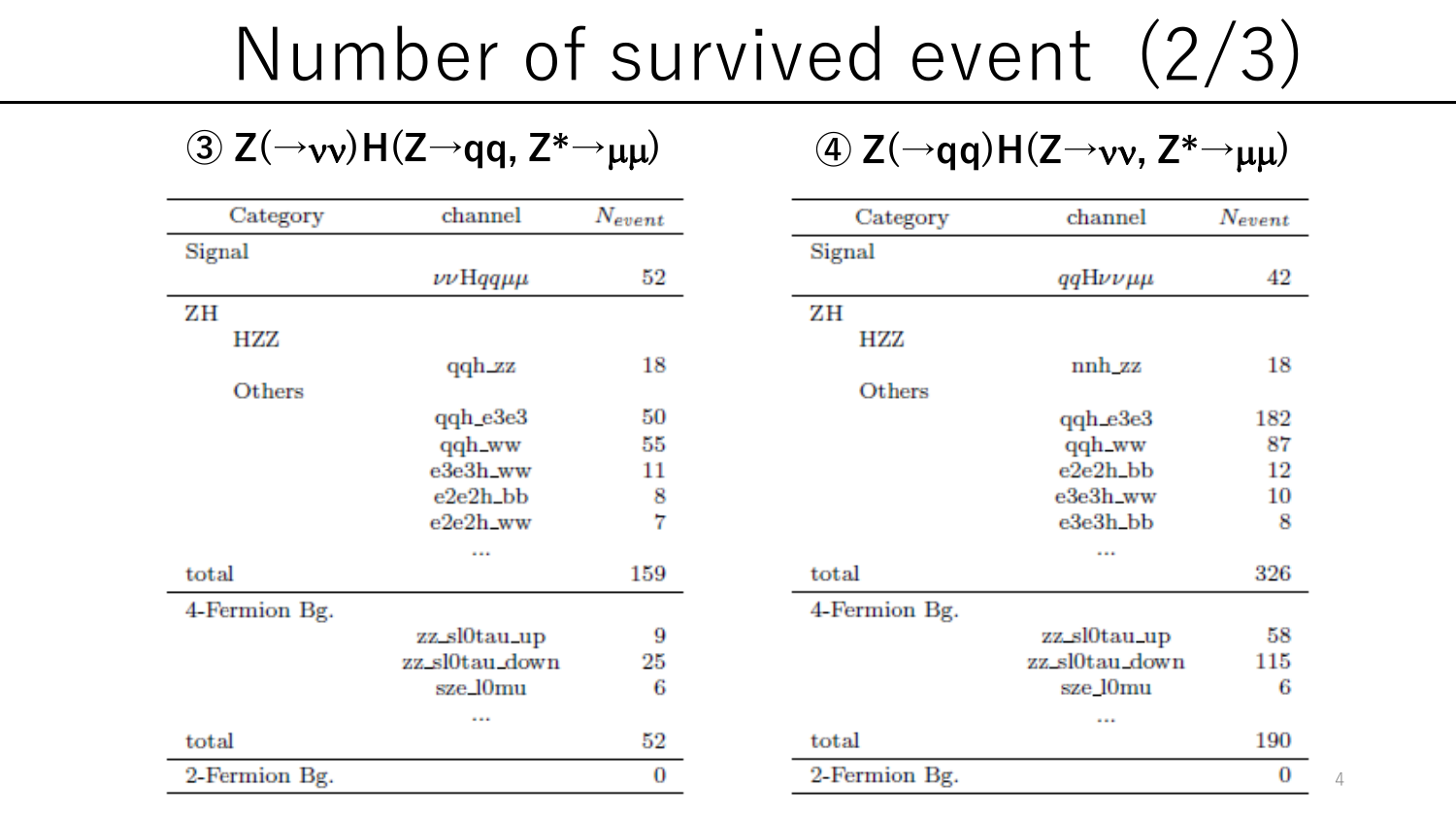# Number of survived event (3/3)

| Category      | channel               | $N_{event}$ |
|---------------|-----------------------|-------------|
| Signal        |                       |             |
|               | $qqH\mu\mu\nu\nu$     | 35          |
| ZΗ            |                       |             |
| HZZ.          |                       |             |
|               | $e2e2h$ <sub>zz</sub> | 8           |
| Others        |                       |             |
|               | e2e2h_bb              | 120         |
|               | $e2e2h_ww$            | 55          |
|               | qqh_e3e3              | 15          |
|               | a a s                 |             |
| total         |                       | 206         |
| 4-Fermion Bg. |                       |             |
|               | zz_sl0mu_up           | 85          |
|               | zz_sl0mu_down         | 217         |
|               | 8 H H                 |             |
| total         |                       | 305         |
| 2-Fermion Bg. |                       |             |

 $\textcircled{5}$  **Z**( $\rightarrow$ **qq**)H(**Z** $\rightarrow$  $\mu\mu$ , **Z\*** $\rightarrow$ *vv*) **6 Z**( $\rightarrow$  $\mu\mu$ )H(**Z** $\rightarrow$ **qq**, **Z\*** $\rightarrow$ *vv*)

| Category      | channel               | $N_{event}$ |
|---------------|-----------------------|-------------|
| Signal        |                       |             |
|               | $\mu\mu$ Hqqv $\nu$   | 48          |
| ΖH            |                       |             |
| HZZ           |                       |             |
|               | qqh_zz                | 21          |
|               | $e2e2h$ <sub>zz</sub> | 6           |
| Others        |                       |             |
|               | e2e2h_bb              | 419         |
|               | e2e2h_ww              | 303         |
|               | qqh_e3e3              | 7           |
|               | a an an               |             |
| total         |                       | 774         |
| 4-Fermion Bg. |                       |             |
|               | zz_sl0mu_up           | 159         |
|               | zz_sl0mu_down         | 488         |
|               | a a a                 |             |
| total         |                       | 659         |
| 2-Fermion Bg. |                       | 0           |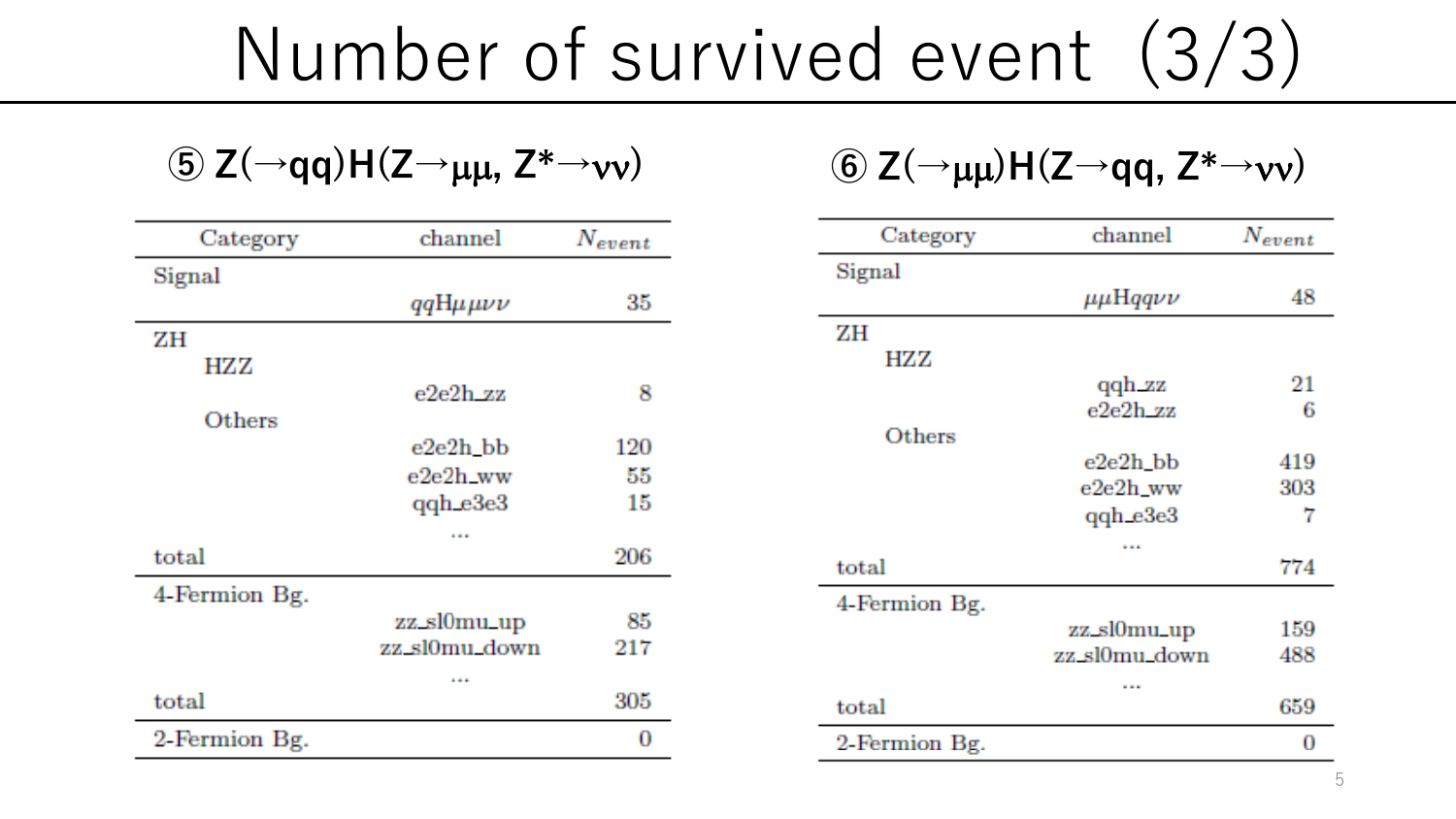• H->bb background, namely "e2e2h\_bb" ( $Z(\rightarrow \mu\mu)H(\rightarrow bb)$ ), is a dominant background in following channels

$$
\begin{array}{l} \text{-} Z(\rightarrow\text{qq})H(Z\rightarrow\text{vv},\ Z^*\rightarrow\text{µ}\mu)\\ \text{-} Z(\rightarrow\text{µ}\mu)H(Z\rightarrow\text{vv},\ Z^*\rightarrow\text{qq}) \end{array}
$$

・A rough estimation about how much improvement could be achieved

Assuming following scenario for a comparison

 $-I - Z(\rightarrow \mu\mu)H(\rightarrow b\bar{b})$  event is completely cut by using the b-tagging information

-- Since, the signal and the dominant channels in remaining four-fermion bg. ( "zz\_sl0mu\_up/down) include a decay of Z->bb, it is assumed that their yield becomes 80% by b-tagging.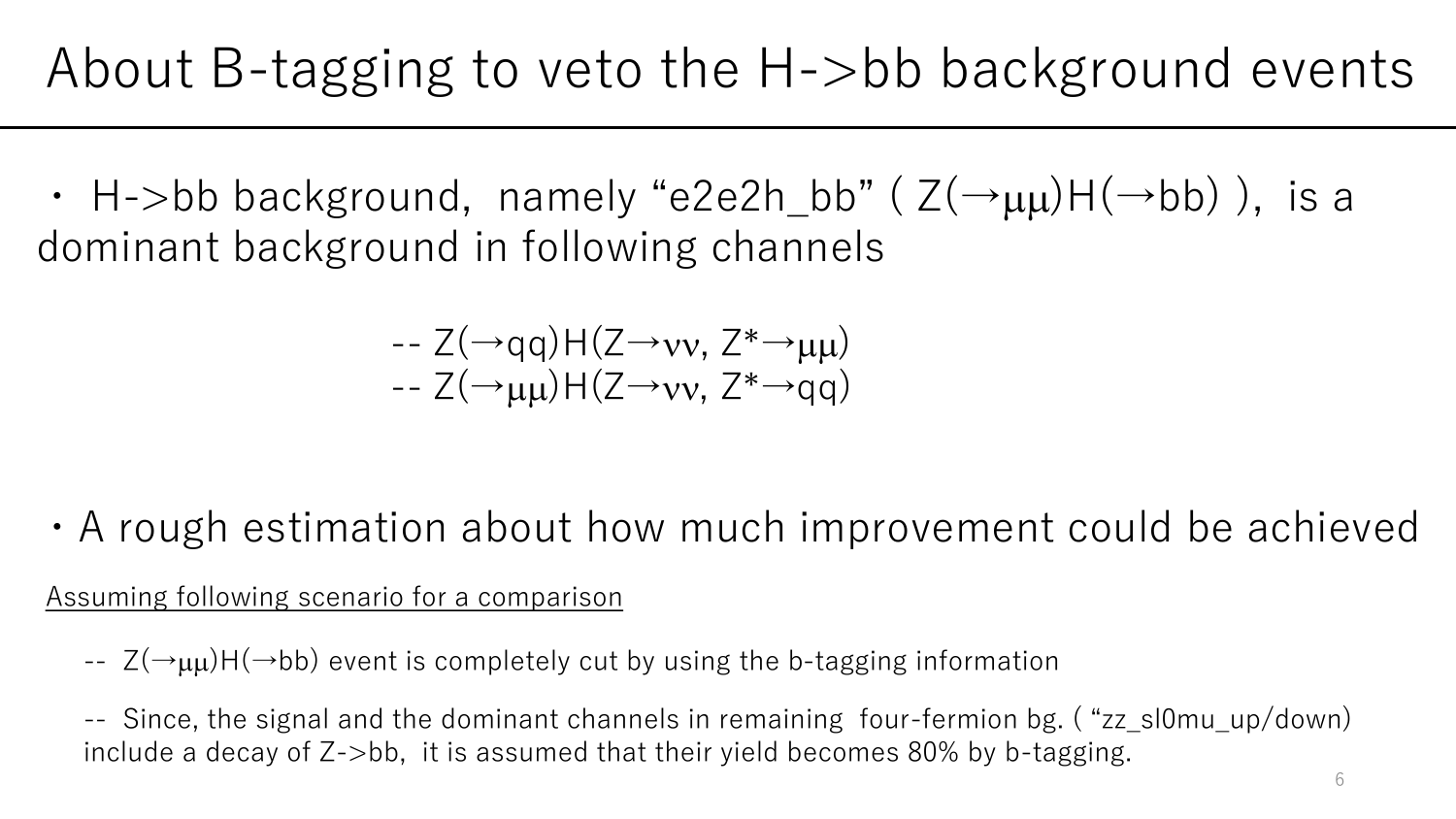・ Comparison of the numbers between the original & w. b-tagging

|                                                                                      | method      | $N_{event}(signal)   N_{event}(zh)$ |     | $N_{\text{event}}(4F)$ | $\sqrt{(S+B)/S}$ |
|--------------------------------------------------------------------------------------|-------------|-------------------------------------|-----|------------------------|------------------|
| Case for the channel<br>$Z(\rightarrow qq)H(Z\rightarrow vv, Z^*\rightarrow \mu\mu)$ | Original    | 35                                  | 206 | 305                    | 0.667            |
|                                                                                      | w B-tagging | 28                                  | 86  | 245                    | 0.677            |
|                                                                                      |             |                                     |     |                        |                  |
| Case for the channel                                                                 | method      | $N_{event}(signal)   N_{event}(zh)$ |     | $N_{\text{event}}(4F)$ | $\sqrt{(S+B)/S}$ |
|                                                                                      |             |                                     |     |                        |                  |
| $Z(\rightarrow \mu\mu)$ H(Z $\rightarrow$ vv, Z* $\rightarrow$ qq)                   | Original    | 48                                  | 774 | 659                    | 0.802            |

-- From this "coarse" comparison, the improvement might not be so huge.

-- But of course, estimation is very rough. ( not consider b-tagging eff. , as well as the reduction on HWW bg. events)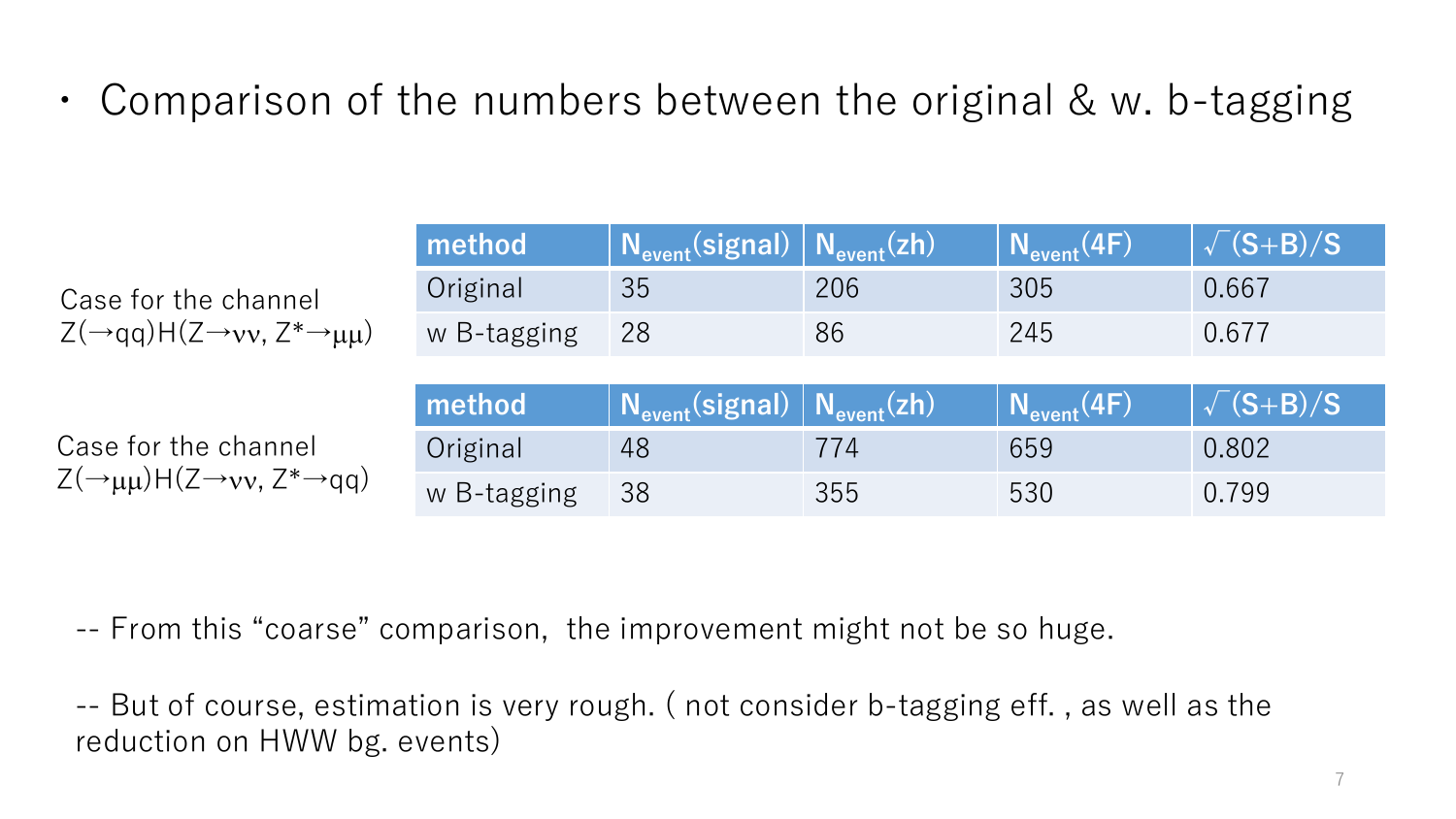## About the signal cross talks

• The signal channel, taking  $Z(\rightarrow \mu\mu)H(Z\rightarrow vv, Z^* \rightarrow qq)$  channel as an example, the signal channel is chosen from "e2e2h\_zz" MC samples, with additional selection of H(Z→vv, Z<sup>\*</sup>→qq) by using the MC truth information.

so, the analysis proceeds as if there exists  $Z(\rightarrow \mu\mu)H(Z\rightarrow vv, Z^* \rightarrow qq)$  MC samples. ( but  $H(Z\rightarrow vv, Z^* \rightarrow qq)$  &  $H(Z\rightarrow qq, Z^* \rightarrow vv)$  is not distinguished by MC truth, and is done by an analysis cut, such as,  $M_{Z(vv)} > M_{Z^*(\text{an})}$ 

・All the other HZZ data samples, including "e2e2h\_zz" but zz is not decaying into 2q+2v, and other Higgs decay samples, are merged into "ZH" background.



8 Mis-identification of other signals into the signal under consideration, does not happen. Concern might be how much the other signals are included in the "ZH" background.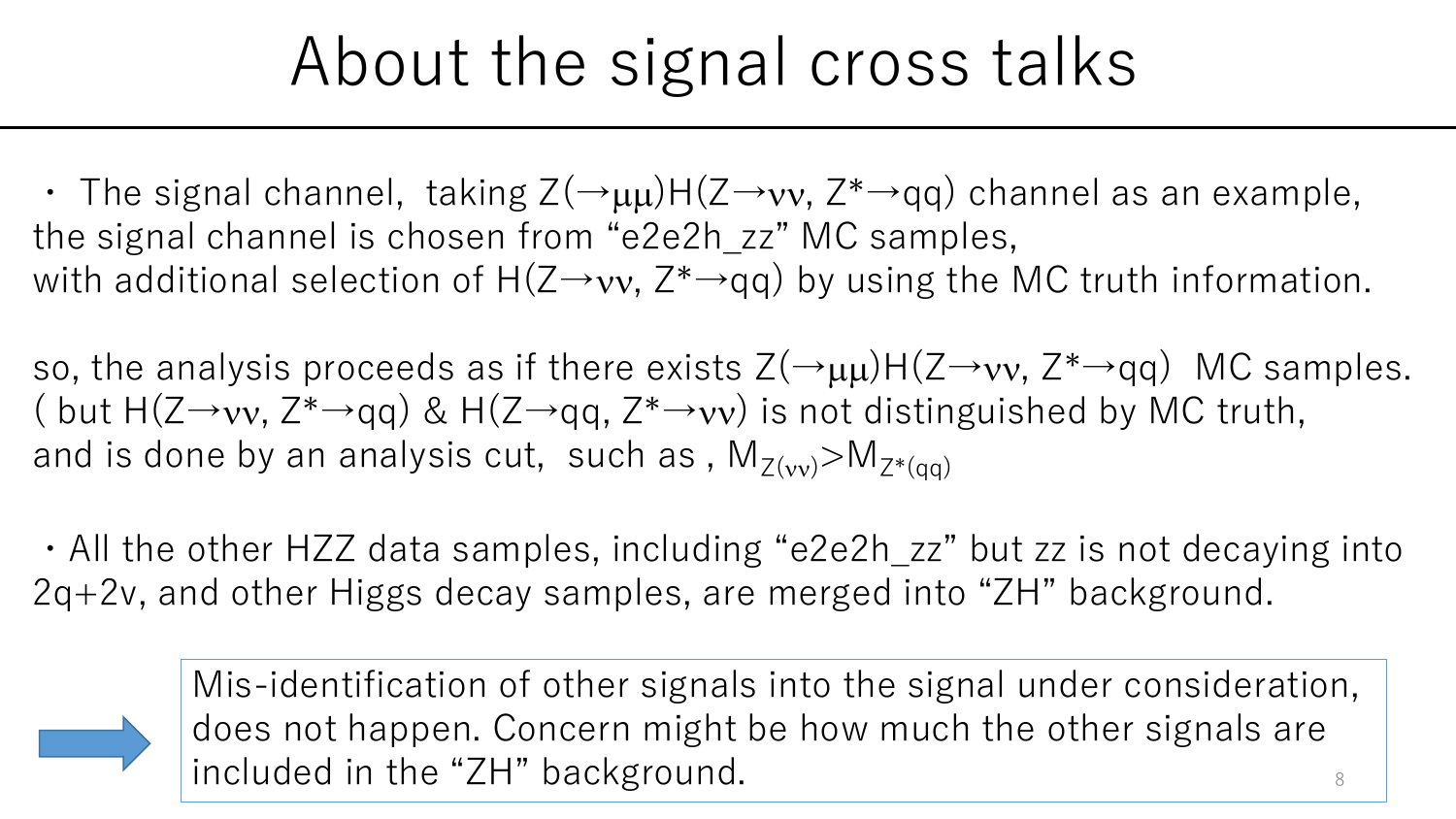#### Contamination of HZZ signals

"ZH" bg.

|                                                                          |    | $\sqrt{\mathsf{N}_{\mathsf{event}}($ signal) $\sqrt{\mathsf{N}_{\mathsf{event}}(}$ HZZ cross<br>talk in ZH bg.) | $N_{\text{event}}(ZH)$ bg.<br>except the cross<br>talk) | $N_{\text{event}}(4F bg.)$ |
|--------------------------------------------------------------------------|----|-----------------------------------------------------------------------------------------------------------------|---------------------------------------------------------|----------------------------|
| $Z(\rightarrow \mu\mu)$ H(Z $\rightarrow$ vv, Z* $\rightarrow$ qq)       | 50 | $10$ (nnh_zz)                                                                                                   | 26                                                      | 4                          |
| $Z(\rightarrow v v)$ H(Z $\rightarrow \mu\mu$ , Z $^* \rightarrow q q$ ) | 73 | 9(e2e2zz)                                                                                                       | 8                                                       | 9                          |
| $Z(\rightarrow v v)$ H(Z $\rightarrow$ qq, Z $^* \rightarrow \mu \mu$ )  | 52 | $18$ (qqh_zz)                                                                                                   | 141                                                     | 52                         |
| $Z(\rightarrow qq)H(Z\rightarrow vv, Z^* \rightarrow \mu\mu)$            | 42 | $18$ (nnh $zz$ )                                                                                                | 308                                                     | 190                        |
| $Z(\rightarrow qq)H(Z\rightarrow \mu\mu, Z^* \rightarrow \nu\nu)$        | 35 | 8(e2e2h zz)                                                                                                     | 198                                                     | 305                        |
| $Z(\rightarrow \mu\mu)H(Z\rightarrow qq, Z^* \rightarrow VV)$            | 48 | $21$ ( $qqh_zz$ )<br>$6(e2e2h_zz)$                                                                              | 747                                                     | 659                        |

• Remaining channel, for example, "nnh\_zz" in the first row, represents  $Z(\rightarrow vv)H(\rightarrow ZZ^*)$  and is not identical to  $Z(\rightarrow vv)H(Z\rightarrow \mu\mu, Z^*\rightarrow qq)$ , but it is very close to  $Z(\rightarrow vv)H(Z\rightarrow \mu\mu, Z^*\rightarrow qq)$ .

## Channels whose number of events are less than 1, are not included in the list ( in the memo) and those contributions are omitted in above list as well.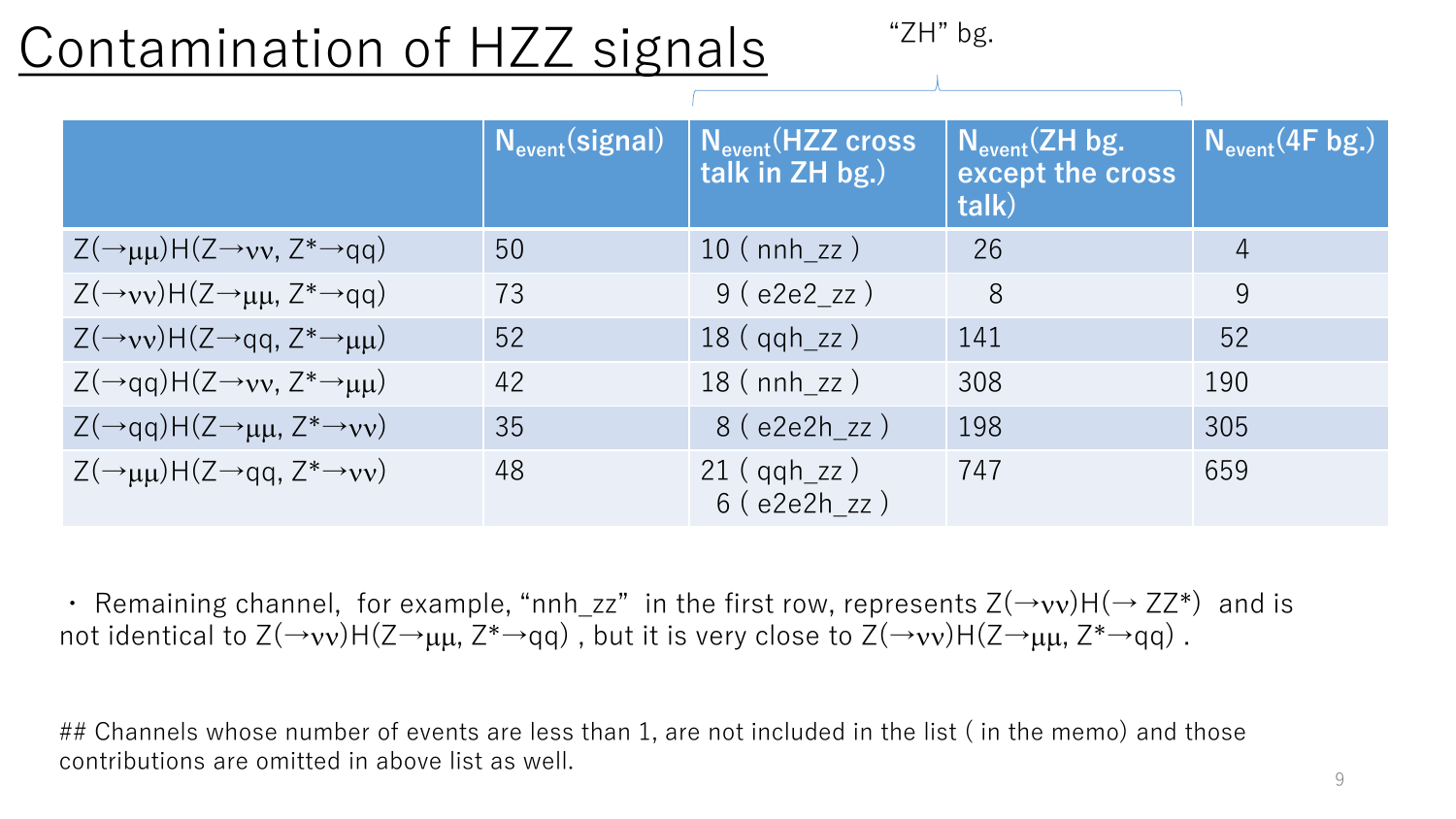### Distribution of the BDT score – I.



## Red Arrow indicates cut position on the BDT score